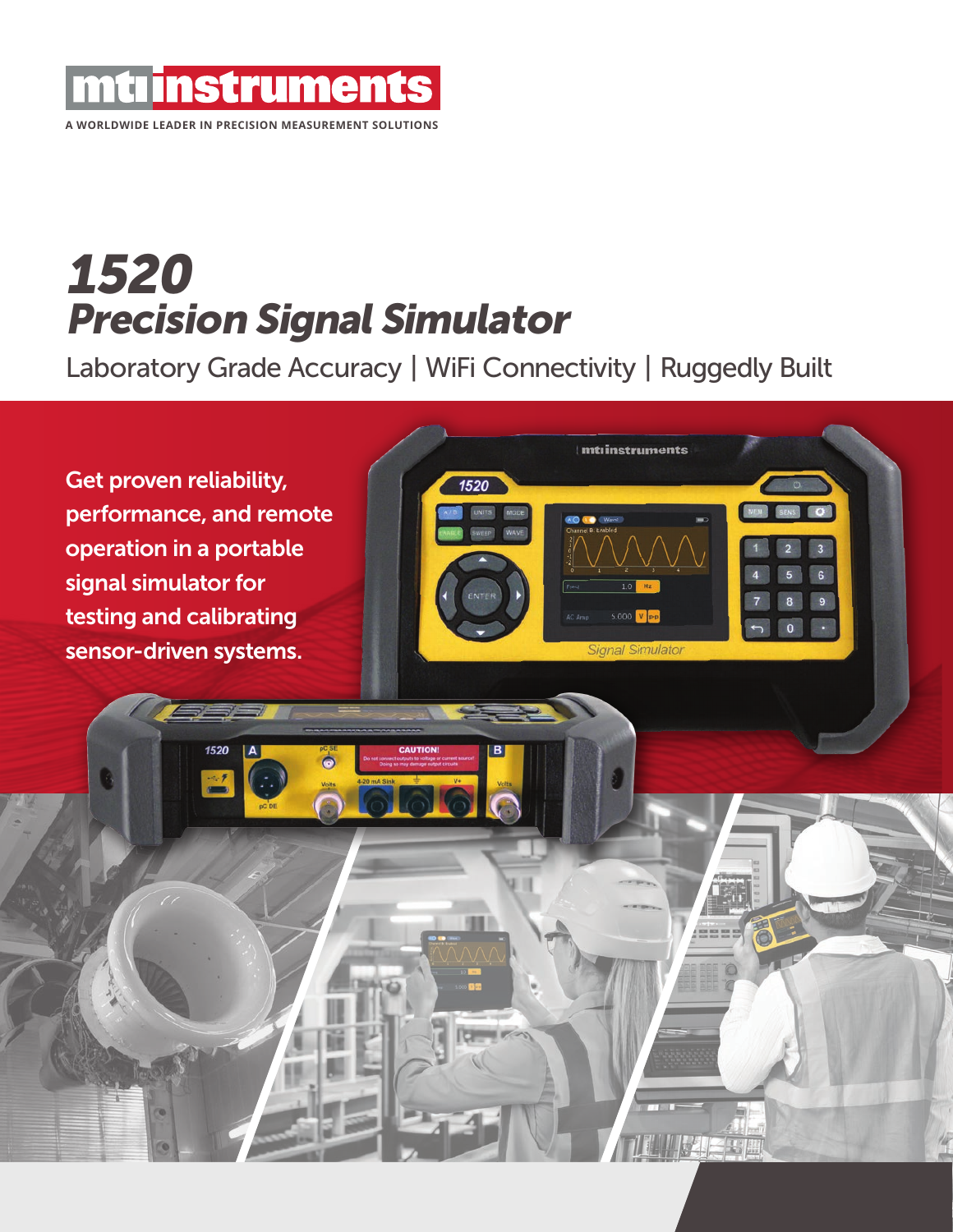## Product Overview

### Extreme Precision and Remote Operation

MTI Instruments' 1520 Precision Signal Simulator lets you test and calibrate sensor-driven systems with precision, portability, and ease. This NIST-traceable signal source lets you bring laboratory-grade precision into the field and simulate accelerometers, pressure transducers, strain gauges, tachometer generators, flow meters, microphones, and more. An intelligent sensor database makes it easy to simulate a wide variety of sensor types, and you can readily build your own simulations using SQL queries.

**MTI's 1520 Precision Signal Simulator** features a rugged but ergonomic design, a dependable battery for all-day use, and remote control via smartphone so that a single technician can perform diagnostics and troubleshooting. This WiFi-enabled device has an intuitive user interface, a touchscreen that's easy to use with a gloved hand, and a field-upgradeable design for software updates and additional sensors and features. For extreme precision with remote operation, choose MTI Instruments.

### Additional Features Include

#### Remarkable Functionality

- Signals–Dual Voltage, Single Current Loop, and Single Charge Amp in both Single Ended and Differential Forms.
- Waveforms–Custom, Sine, Square, Triangle, Pulse, Tachometer, and Sawtooth from 0.1Hz to 100kHz in 0.1 Hz increments
- Jog Function–Vary the signal amplitude in increments to determine system gain, or vary the signal frequency to determine filter response
- Sweep Function–Customizable time, voltage or charge
- Bridge Circuit Simulation–Easily command microvolts to simulate strain gauges
- High Accuracy-Voltage and charge signals with accuracies to 0.05%
- Build your own applications using common SQL queries
- Light and dark modes to accommodate user preference and lighting conditions
- Languages supported: English; additional languages coming soon
- UI designed with color vision deficiency users in mind
- A/B channels are color mapped for ease-of-use
- Annual calibration plans available to help meet NIST regulatory requirements.

#### WiFi Capability Provides

- Securely connect to your internal network and open the web page interface of the 1520 through on any internet enabled device.
- Remotely login and control the full functionality of the 1520 for fast and easy testing of hard to reach sensors and devices.

# Applications

- Cabling and wiring troubleshooting
- Vibration signal simulation-accelerometers
- Machinery rotational speed signal simulation
- Low-voltage bridge sensor signal simulation
- Audio signal simulation
- Simulate alarm and shutdown conditions to verify machine controls during FAT (Factory Acceptance Testing)
- Simulate instrument outputs to verify HMI (Human Machine Interface) displays
- Calibration of:
	- Monitoring systems
	- Charge amplifiers
	- Avionics equipment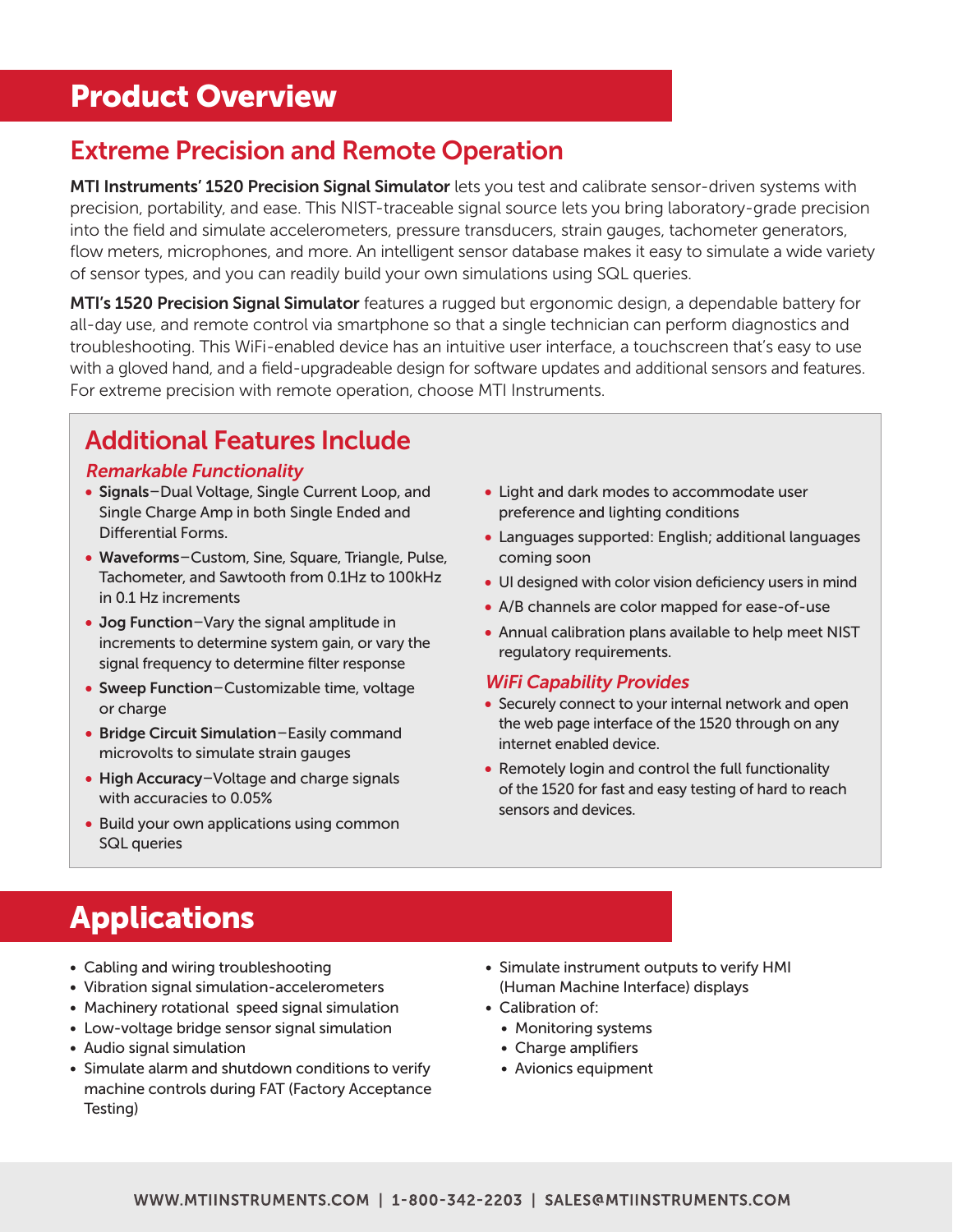#### Environmental Characteristics Operating Temperature -10°C to+ 60°C (+14°F to +140°F)

| Power                         |                                                                                                      |
|-------------------------------|------------------------------------------------------------------------------------------------------|
| Power                         | External charger operates from<br>115/230VAC, 50-60Hz<br>up to 36W                                   |
| <b>Battery</b>                | Rechargeable, Lithium Ion battery<br>Non-Removable                                                   |
| <b>Battery Life</b>           | 8 hours (typical) from full charge<br>(dependent on use of the display/<br>back-light, and wireless) |
| <b>Connector/Charger type</b> | $USB-C (PD2.0)$                                                                                      |

#### **Controls**

| <b>User Display</b>     | 320x240 TFT Color<br>Resistive Touchscreen.<br>Glove Compatible<br>Color transflective<br>LCD white back-light |
|-------------------------|----------------------------------------------------------------------------------------------------------------|
| Connectivity            | USB-C. WiFi. Bluetooth                                                                                         |
| <b>Key Pad Input</b>    | Directional and numeric with<br>power and function keys.                                                       |
| Set-Up Memory           | 100 locations to save settings for<br>all outputs and functions                                                |
| Memories (non-volatile) | Save program setups - any combi-<br>nation of instrument settings                                              |

| <b>Physical</b>              |                                                                                                                                              |
|------------------------------|----------------------------------------------------------------------------------------------------------------------------------------------|
| Case                         | Molded Plastic                                                                                                                               |
| Grips                        | Molded Rubber                                                                                                                                |
| <b>Connections (Outputs)</b> | Standard BNC (+10V Voltage),<br>Banana (4-20mA Current), 10-32<br>Coaxial (Single Ended Charge),<br>MS3102A-10SL-3P (Differential<br>Charge) |
| <b>Connections (Inputs)</b>  | USB-C Power supply, PC and<br>Network Interface                                                                                              |
| <b>Dimensions</b>            | 257 mm L x 155.2 mm W x 55.9 mm H<br>10.12 in L x 6.11 in W x 2.22 in H                                                                      |
| Weight                       | Approximately 1 kg (2.2 lbs),<br>excludes interface cables/<br>connectors/charger                                                            |

#### Waveform: Sine Wave **Channel A** Channel B Voltage Range voltage Range<br>(0.1 Hz to 100 kHz) 0 to 9.9999 Volts pk Loop Connector Range **0-24 mA** Voltage Accuracy (of setting, 10mV to 10V) (1Hz to 20Hz)  $0.15\% \pm 0.1$  mV  $(20\text{Hz to }30\text{kHz})$  0.05%  $\pm$  0.1 mV  $(30kHz to 50kHz)$  0.07%  $\pm$  0.1 mV (50kHz to 80kHz)  $0.08\% \pm 0.1$  mV (80kHz to 100kHz)  $0.10\% \pm 0.1$  mV Charge Range Charge Range<br>(1 Hz to 100 kHz) 1 to 9,999.9 pC pk Charge Accuracy (of setting) (10pC to10,000pC, 10Hz to 30kHz)  $0.20% \pm 0.1pC$ Resolution 0.1 mV, 46 nA Level Types **RMS**, peak or pk-pk units Frequency Range Channel B frequency can also be set and locked to any ratio of Channel A. Refer to Speed synthesizer specifications. 0.1 Hz - 99,999.9 Hz Distortion  $\mu$  = 0.5%  $\mu$  = 0.75%  $\mu$  = 0.75%  $\mu$  = 0.75%  $\mu$ (50 kHz to 100 kHz) <3.0% Frequency Accuracy (of setting) Frequency Accuracy (or setting)  $\pm 0.005\%$ <br>(3 Hz to 100 kHz) Variable phase (all waveform types) 0 to 360°

Channel A phase on any waveform type can be synchronized and locked to Channel B phase, at any phase setting 0-360°, Step 1°. In Sweep mode, Channel A & Channel B can be swept together, preserving phase relationship.

| <b>Waveform: Square</b>                                     | <b>Channel A</b>         | <b>Channel B</b> |
|-------------------------------------------------------------|--------------------------|------------------|
| <b>Voltage Range</b>                                        | 0 to 9.9999 Volts pk     |                  |
| <b>Loop Connector Range</b>                                 | $0 - 24$ mA              |                  |
| <b>Charge Range</b>                                         | 1 to 9,999.9 pC pk       |                  |
| Resolution (voltage & charge)                               | $0.1$ mV or $0.1$ nC     |                  |
| <b>Level Types</b>                                          | RMS, peak or pk-pk units |                  |
| <b>Frequency Range</b>                                      | $0.1$ Hz - 20.000 Hz     |                  |
| <b>Frequency Accuracy (of setting)</b><br>(3 Hz to 100 kHz) | $+0.005%$                |                  |
| <b>Rise/Fall Time</b> (10% to 90%)                          | $<$ 3.0 usec.            |                  |
| Asymmetry                                                   | Less than 3% at 10 kHz   |                  |
| Overshoot                                                   | Less than 2%             |                  |
| <b>Voltage Accuracy (of setting)</b>                        | 0.1% typical, 0.25% max  |                  |

| Waveform:<br><b>Triangle &amp; Sawtooth Wave</b>            | <b>Channel A</b>         | <b>Channel B</b>     |
|-------------------------------------------------------------|--------------------------|----------------------|
| <b>Voltage Range</b>                                        |                          | 0 to 9.9999 Volts pk |
| <b>Loop Connector Range</b>                                 | $0 - 24$ mA              |                      |
| <b>Charge Range</b>                                         |                          | 1 to 9,999.9 pC pk   |
| Resolution (voltage & charge)                               | $0.1$ mV or $0.1$ nC     |                      |
| <b>Level Types</b>                                          | RMS, peak or pk-pk units |                      |
| <b>Frequency Range</b>                                      | $0.1$ Hz - 20.000 Hz     |                      |
| <b>Frequency Accuracy (of setting)</b><br>(3 Hz to 100 kHz) | $+0.005%$                |                      |
| <b>Voltage Accuracy (of setting)</b>                        | 0.1% typical, 0.25% max  |                      |

# What's in the Box

- 1520
- USB-C Connector/Charger
- Carrying case
- User manual

# mtinstruments